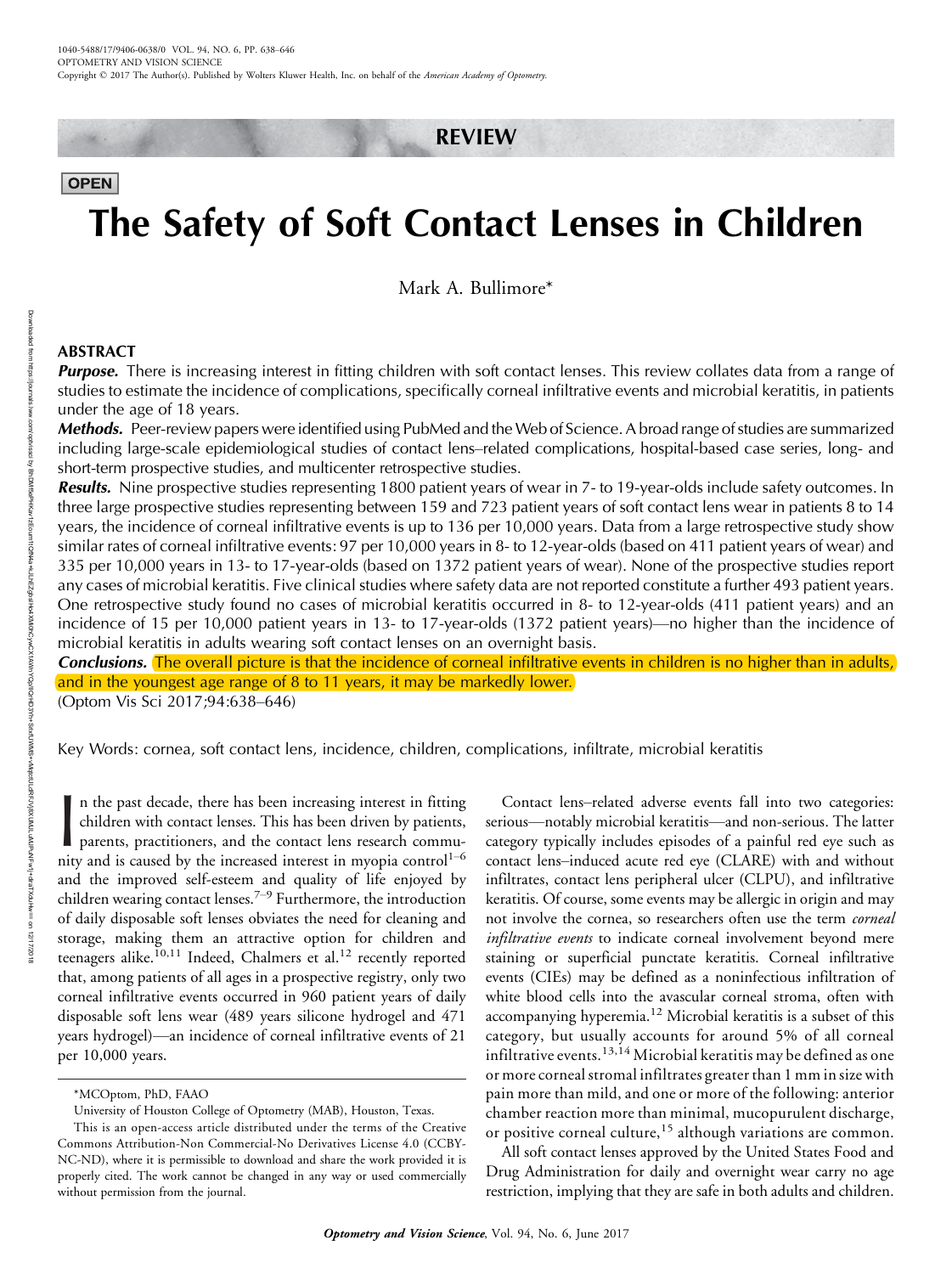But what is the evidence for this assertion? Are soft contact lenses less safe, equally safe, or safer in children than in adults? This review of the peer-reviewed scientific literature presents data from a range of different types of clinical studies related to the usage and safety of contact lenses in children in an attempt to address this question.

# Surveys of Practitioner Attitudes and Behavior

Sindt and Riley reported results of a survey mailed to 4004 American Optometric Association practicing member optometrists in July 2010.<sup>16</sup> A total of 576 surveys were returned for a response rate of 14.4%-a rate that can clearly result in bias. Nearly all responding optometrists (97%) reported fitting contact lens patients under the age of 18, and these patients represent 41% of the total contact lens patient population in the practices of respondents. Fig. 1 shows the age at which practitioners feel it appropriate to introduce a child to soft contact lenses. Over 70% feel that children can be introduced to these lenses at 12 years of age or younger. Responding optometrists most often fit spectacles as the primary method of vision correction in children ages 8 to 9 (51%) and 10 to 12 (71%). A gradual shift in optometrists' approach to vision correction occurs as children get older, with 21% noting that they were more likely to fit 10- to 12-year-olds in contact lenses than they were a year before. Nearly half (49%) prescribe contact lenses first for 13- to 14-year-olds, and 66% recommend contact lenses as the main form of vision correction for 15- to 17-year-olds. Reasons for doctors who are now more likely to fit children in contact lenses include availability of daily disposable lenses (30%), improved contact lens materials (23%), requests from the child or parent (19%), recent research or studies (10%), and children's participation in activities and sports.

Efron et al. summarized 13 years of survey data from 1650 responses from US practitioners representing 7702 contact lens fits.<sup>17</sup> Each year, 1000 US-based practitioners were asked about the first 10 contact lens fits performed after receipt of the questionnaire. They report that patients 15 years and under account for 11% of lens fits, although no further data on children are provided. With respect to the global community, Efron et al. sent



FIGURE 1.

The age at which practitioners ( $N = 576$ ) feel it appropriate to introduce a child to soft contact lenses. Replotted from data reported by Sindt and Riley.<sup>16</sup>

up to 1000 survey forms to contact lens fitters in each of 38 countries between January and March every year from 2005 to 2009.<sup>10</sup> Practitioners were asked to record data relating to the first 10 contact lens fits or refits performed after receiving the survey form. Data were received relating to 105,734 fits: 137 infants (0.1%), 1,672 children (6-12 years, 1.6%), 12,117 teenagers (13-17 years, 11.5%), and 91,808 adults (86.8%). The proportion of minors  $\leq 18$ years old) fitted varied considerably between nations, ranging from 25% in Iceland to 1% in China, with the US ranked fourth with 17%: 13% 13- to 17-year-olds and 4% 6- to 12-year-olds. Children are fitted with the highest proportion of daily disposable lenses and have the highest rate of fits for part-time wear. Teenagers have a similar lens fitting profile to adults, with the main distinguishing characteristic being a higher proportion of new fits. Orthokeratology fits represented 28% of all rigid contact lenses prescribed to minors, including 47% of 6- to 12-year-olds, and the authors attribute this to growing popularity of myopia control. Children have the highest proportion  $(>=25%)$  of newly prescribed daily disposable lenses—followed by teenagers and adults-consistent with the view of Walline et al. that this replacement frequency is especially suited to children and teenagers.<sup>11</sup> The authors assert that the simplicity of daily replacement, without the need for lens cleaning and maintenance, is likely to enhance compliance. It should be noted that the above data represent the proportions of contact lens fits-both new and refits. The proportion of children fit may thus overstate the proportion of children in the total population of wearers, although the mean age for new fits did increase from 27.6 years in 2002 to 31.8 years in 2014. Finally, only 1650 forms were returned over 13 years representing a response rate of 12.7% and leaving the potential for respondent bias.

# Major Epidemiological Studies

Contact lens-related adverse events have been studied extensively and comprehensively for some 30 years. Researchers have quantified the incidence of serious events, notably microbial keratitis, associated with different modalities along with the patient-related factors associated with non-serious and serious events.<sup>18-22</sup> Microbial keratitis was defined in these studies as either a positive corneal culture or a corneal infiltrate and overlying epithelial defect with at least one of the following: any part of the lesion being within the central 4 mm of the cornea, an anterior chamber response, or pain. Cases were usually classified as mild, moderate, or severe with the latter including loss of two or more lines of best-corrected visual acuity, surgical intervention, or both. Overnight wear is an unequivocal risk factor for microbial keratitis among soft contact lens wearers. Risk factors for microbial keratitis with daily wear include poor storage case hygiene, infrequent storage case replacement, solution type, male gender, high socioeconomic status, smoking, and occasional overnight lens use.<sup>20,22</sup> Children are rarely represented in these studies.

Dart et al.,<sup>18</sup> Stapleton et al.,<sup>21</sup> and Keay et al.<sup>19</sup> all only report cases in patients 15 years and older, although it is unclear in some cases whether this represents the absence of pediatric cases or a study design decision. Collectively, these papers represent some 900 cases of presumed or confirmed microbial keratitis, but we cannot assume that cases of microbial keratitis did not occur in younger children. Stapleton et al. state that daily disposable contact lens wear ''seems to be associated with the lowest risk of severe microbial keratitis."<sup>21</sup>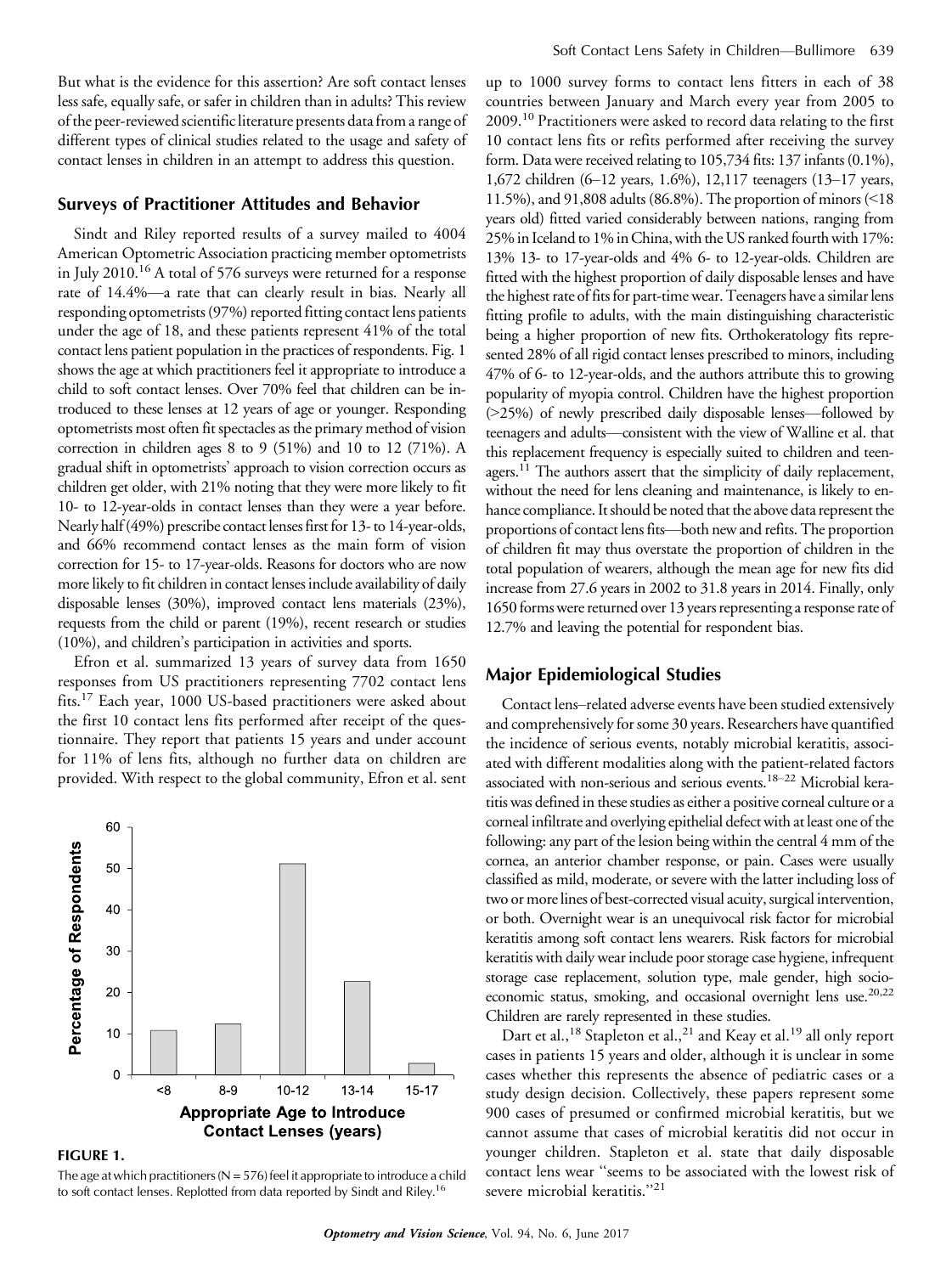When age is considered as a potential risk factor for contact lens–related microbial keratitis, data on young children are absent and the results on the youngest age group-usually  $15$  to  $24$ years—are equivocal. In a prospective, 12-month, population-based, case–control study, Stapleton et al. identified 90 moderate and severe cases related to daily wear of contact lenses and recruited 1090 community controls using daily wear contact lenses.<sup>20</sup> Data on frequency of case replacement were collected, but not frequency of lens replacement or material. They found that wearer age (15-24 vs. 25–54 vs. 55–64 years) was not associated with moderate and severe disease. In a similar study, Lim et al. report 58 cases of contact lens wearers presenting with microbial keratitis between 2008 and 2010 and recruited 152 contemporaneous controls.<sup>23</sup> Eligible contact lens wearers were individuals aged 14 to 67 years who had worn their lenses in the 4 weeks before the event. They found that patients aged between 25 and 44 years were at three times increased risk compared with younger wearers  $(14–24 \text{ years}; 95\% \text{ CI}: 1.1–9.6, P = .04)$ . Occasional overnight contact lens wear (less often than one night per week) was associated with a four times higher risk (95% CI: 1.2–15.4,  $P = .03$ ) compared with daily use. Lim et al. emphasize that daily disposable lens wear was associated with a significantly reduced risk of microbial keratitis, compared to weekly, fortnightly, and monthly replacement ( $P < .001$ ). Daily disposable lenses accounted for only 10% of the cases, but 28% of the controls.

In a 1-year prospective study of 6245 overnight silicone hydrogel (lotrafilcon A) lens wearers,<sup>15</sup> Chalmers et al. found 159 symptomatic corneal infiltrative events that were judged to be lens related  $(2.5%)$  of which 10 were classified as microbial keratitis.<sup>13</sup> The age distribution is not described in detail but included subjects as young as 5 years. None of the 10 cases of presumed microbial keratitis occurred in patients under 18 years.<sup>15</sup> Wearers who were at the younger and older ends of the age distribution had a significantly higher risk of developing infiltrates. Age <25 years and >50 years was significantly associated with the development of corneal infiltrates ( $\leq$ 25 years OR = 1.75, 95% CI: 1.24–2.48 and  $>$ 50 years OR = 2.04, 95% CI: 1.40–2.98).

Chalmers et al. used similar methodology in a 1-year prospective study of daily disposable soft lenses.<sup>12</sup> Of the 977 patients completing the 12-month survey, 13% were 15 years or younger. Increasing patient age was significantly related to development of a contact lens-related adverse event for the 11 cases with office visits (odds ratio 1.05, 95% CI: 1.01–1.10,  $P = .03$ ). In other words, for every year older, there was a 5% increase in the risk of a contact lens-related adverse event requiring an office visit. The only adverse event among the patients younger than 18 years was an allergic conjunctivitis. Note that only two corneal infiltrative events occurred in 960 patient years of daily disposable soft lens wear (489 years silicone hydrogel and 471 years hydrogel)—an incidence of corneal infiltrative events of 21 per 10,000 years. Although not stated in the published paper, 202 children between 8 and 17 years were enrolled, accounting for 171 patient years of wear and no infiltrates (Robin Chalmers, personal communication).

These conflicting results may be attributable to variations in event severity, definitions, material, wearing schedule, and study setting, but there is no clear evidence of increased risk among 15- to 24-year-olds. The dogma in the literature is that the risk is higher in younger patients,<sup>22</sup> but the data from the above studies conducted in the past decade do not support this narrative. Regardless, most

studies use a broad range encompassing teenagers and college students while ignoring younger children.

# Hospital-Based Case Series of Microbial Keratitis in Children

Serious corneal infections can occur in children wearing contact lenses, even if not being particularly prominent in the above well-conducted, large-scale, prospective epidemiological studies. Although reports for Europe and the US are scarce, there are a number of hospital-based case series, all from Taiwan and Hong Kong, describing the characteristics of children presenting with microbial keratitis over a 4- to 10-year period. Fong et al. conducted a retrospective 10-year study of microbial keratitis at National Taiwan University Hospital, reporting 453 patients of whom only 22 were 15 years or younger (4.9%).<sup>24</sup> Contact lens use accounted for 44% of cases with pseudomonal keratitis, the most common pathogen. The authors attribute this high proportion to the high prevalence of myopia and the popularity of contact lens wear in Taiwan. No details are provided regarding the ages of the pediatric cases, their severity, nor the types of lenses worn.

Hsiao et al. reviewed the medical records of 78 children  $(≤16)$ years) with microbial keratitis over a 4.5-year period at Chang Gung Memorial Hospital, Taiwan.<sup>25</sup> Contact lens wear was a factor in 33 of cases (41%), of which 8 (10%) were rigid gas permeable lenses that were worn overnight for orthokeratology and 25 (31%) were soft lenses. No data are provided on soft lens replacement schedule. The mean visual acuity at resolution in the 25 soft lens wearers was 0.24 logMAR (20/35), but the proportion undergoing surgical intervention is not given (15% of all 81 eyes) nor the number with poorer than 20/40 visual acuity. Most of the 33 contact lens wearers claimed they did not use correct disinfectant with their lenses or wore the lenses overnight. Only one soft contact lens-related case of microbial keratitis was under 12 years old, and the authors remark that most Taiwanese children who start to wear soft contact lenses are aged approximately 13 years.

In a follow-up study at the same hospital, Lee et al. reviewed the medical records of 67 children aged 16 years or younger who were diagnosed with and treated for microbial keratitis.<sup>26</sup> Around half the cases occurred in patients 11 years and under. The leading risk factor was again contact lens use, accounting for a significantly higher proportion of cases (53%) compared to the previous study. This was entirely because of an increase in the number of cases attributed to orthokeratology, which increased from 10 to 19% ( $P =$ .011) likely reflecting higher numbers of orthokeratology wearers rather any increase in the underlying risk. Soft contact lens wear still accounted for a little over 30% of cases of microbial keratitis (34%), but no data are given on soft lens replacement or wear schedule. The patients with orthokeratology were significantly younger than those with soft contact lens (11.9 years vs. 14.8 years,  $P < .001$ ), but visual acuity outcomes are not provided for either group. Pseudomonas aeruginosa remained the most commonly isolated organism (31%).

Finally, Young et al. reported 18 patients <18 years of age with microbial keratitis who presented over a 10-year period in Hong Kong (mean age 12.4 years, range  $3-17$  years).<sup>27</sup> Contact lens wear was the associated risk factor in 15 cases (83%), with 7 (39%) associated with orthokeratology lenses and 8 (44%) associated with soft lens wear including 1 user of colored contact lenses. Pseudomonas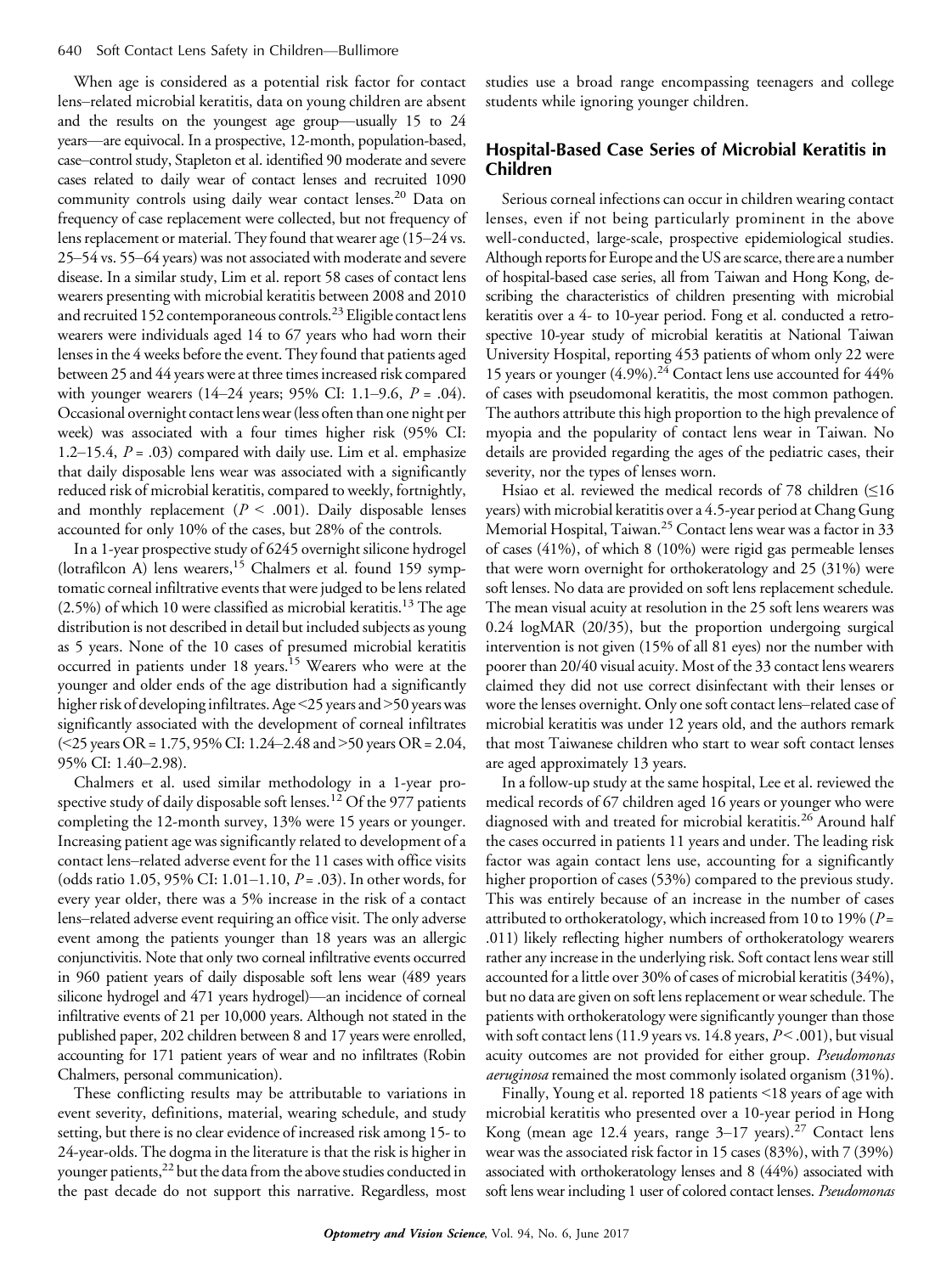was the most commonly isolated organism (10 cases, 63%). The authors provide details of all cases in a comprehensive table demonstrating that among the eight cases in soft contact lens wearers, five were biweekly or monthly replacement, and one each were extended wear, daily wear, and cosmetic. Two soft lens wearers had final bestcorrected visual acuity worse than 20/40.

Although the above studies document that microbial keratitis can occur in children wearing contact lenses in Asia, it is not possible to estimate the frequency or incidence of these serious events. Likewise, few data are given on age distribution lens material or replacement schedule in these studies. Only Young et al.<sup>27</sup> make any reference to replacement schedule and none of their cases were in daily disposable lenses.

# Long-Term Prospective Studies of Contact Lenses in Children

A number of prospective, large-scale clinical trials have followed children wearing contact lenses over a study period of 2 to 3 years. A pair of studies was conducted 20 years ago at Indiana University. Terry et al. reported a 3-year study of changes in 10- to 13-year-old children's self-concepts after the replacement of their spectacles with contact lenses.<sup>28</sup> From a sample of 125 children who wore spectacles, 69 children were randomly designated to receive reusable (CIBASoft; CIBA Vision, now Alcon, Fort Worth, TX) soft contact lenses. Horner et al. reported a 3-year, randomized clinical trial of myopia progression in 175 11- to 14-year-olds wearing reusable (CIBASoft) soft contact lenses versus spectacles.<sup>29</sup> Of those randomized to contact lenses, 68 completed the 3-year trial. Unfortunately, no data on safety or adverse events are reported in either of the above publications.

Walline et al. randomly assigned 116 subjects aged 8 to 11 years to wear rigid gas permeable or 2-week replacement soft contact lenses (CIBA Focus 2; CIBA Vision, now Alcon, Fort Worth, TX) in a 3-year clinical trial.<sup>30</sup> Of the 57 randomized to soft lenses, 53 completed the trial wearing soft lenses. No subjects in either treatment group experienced a sight-threatening adverse event. No infections were reported, but four soft lens wearers experienced an adverse event-three caused by "tight-fitting soft lenses" that resolved completely after refitting with other brands. The other adverse event was a result of a ''contact lens solution allergy, which resolved after changing the brand of solution.'' Assuming these not to be corneal infiltrative events, the 95% CI are 0 to 233 per 10,000 patient years. No adverse events were reported among the rigid gas permeable lens wearers.

Sankaridurg et al. reported comprehensive data on 240 children aged 7 to 14 years enrolled in a prospective randomized clinical trial of daily wear of monthly replacement, silicone hydrogel lenses.<sup>31</sup> Children were randomized to one commercial singlevision design and three experimental lens designs aimed at reducing myopia progression-a central zone to correct for the distance refractive error and a peripheral optical zone that was relatively positive in power. All were manufactured in lotrafilcon B silicone hydrogel (CIBA Vision, now Alcon, Fort Worth, TX) and worn bilaterally on a daily wear, monthly replacement schedule. A total of 189 children completed 1 year of contact lens wear, and 170 children completed 2 years. There were no events of microbial keratitis, although 55 non-serious adverse events (annual incidence, 14.2%) were seen: contact lens papillary

conjunctivitis (16 events, 4.1%), superior epithelial arcuate lesions (6 events, 1.5%), corneal erosions (8 events, 2.1%), infiltrative keratitis (5 events, 1.3%), asymptomatic infiltrative keratitis (7 events, 1.8%), and asymptomatic infiltrates (13 events, 3.4%). The authors conclude that adverse events with daily wear of silicone hydrogels in children were mainly mechanical in nature, and significant infiltrative events were few. Only the five cases of symptomatic infiltrative keratitis would meet the definition of symptomatic corneal infiltrative events used in other studies,13,14,22 representing an incidence of corneal infiltrative events of 136 per 10,000 patient years (95%  $CI = 50 - 300$ .

In the largest clinical trial to date of contact lenses in children, Walline et al. randomized 8- to 11-year-old myopic children at five clinical centers in the United States.<sup>9,32</sup> Of the 584 subjects, 237 were randomly assigned to wear spectacles and 247 to wear daily disposable (1-Day Acuvue; Johnson & Johnson Vision Care, Jacksonville, FL) or biweekly replacement (Acuvue 2; Johnson & Johnson Vision Care) soft contact lenses. Daily disposable lenses were fitted in 93% of children. At the end of the 3-year trial, 241 subjects were examined wearing contact lenses—224 originally assigned to contact lenses and 17 assigned to spectacles. Nine contact lens wearers (3.7%) experienced 13 adverse events, including two cases of conjunctivitis (one bacterial and one viral), recurrent phlyctenulosis, corneal dystrophy not noted at baseline, recurrent anterior uveitis, six cases of keratitis-four attributed by the authors to ''poor compliance,'' one to a ''tight-fitting contact lens,'' and one of ''unknown etiology.'' All adverse events completely resolved without permanent decrease in best-corrected visual acuity. Although not explicit, the implication is that the reported keratitis was not microbial or serious in nature and confirmed by personal communication from the lead author. Regardless of the underlying assumptions and assertions regarding ''tight-fitting lenses'' and ''poor compliance,'' the six cases of keratitis are assumed to be corneal infiltrative events and represent an incidence of corneal infiltrative events of 83 per 10,000 patient years (95% CI =  $34-173$ ).

# Clinical Trials Where One or More Groups Wear Soft Contact Lenses

In addition to the above studies, there have been a number of reports of smaller samples wearing soft contact lenses in clinical studies of myopia control. Unfortunately, only one of the six studies reports safety data.

Anstice and Phillips fitted 40 children, 11 to 14 years old, with a Dual-Focus soft contact lens in one eye and a single vision soft contact lens in the other.<sup>2</sup> The lenses were made of hioxifilcon A, worn on a daily wear basis and replaced every 2 months. Subjects were followed for 20 months. Six children dropped out because of difficulties with handling contact lenses  $(n = 3)$ , adverse publicity regarding contact lens solutions ( $n = 1$ ), dislike of cycloplegia ( $n = 1$ ), or contact lens-related discomfort ( $n = 1$ ). Adverse events were not reported.

Sankaridurg et al. fitted 45 Chinese children, aged 7 to 14 years, with novel myopia-control, monthly replacement, silicone hydrogel contact lenses and followed them for 12 months. They were compared with a matched group  $(n = 40)$  wearing spectacles. No safety data were reported.<sup>4</sup>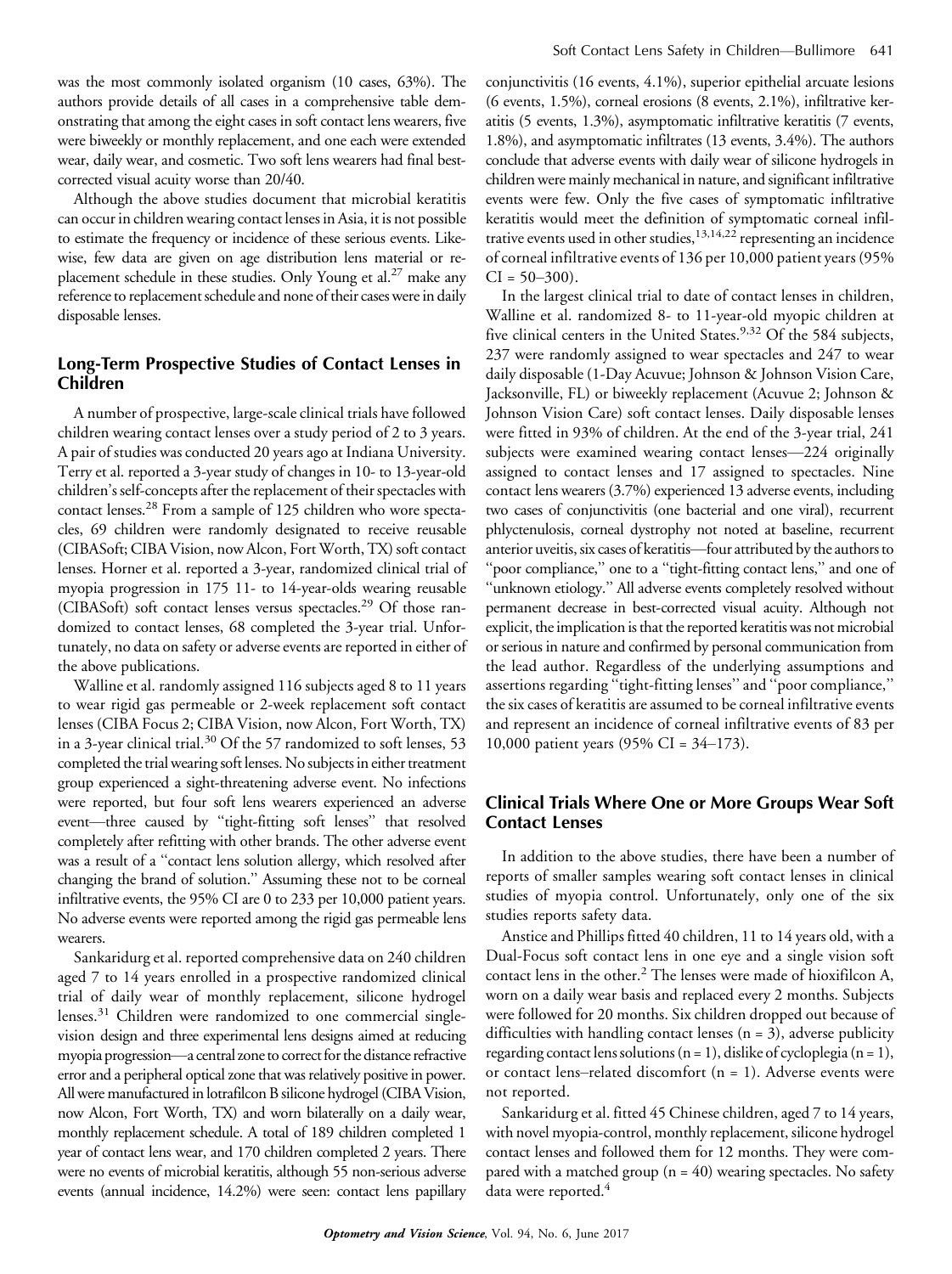#### 642 Soft Contact Lens Safety in Children-Bullimore

Walline et al. fitted soft multifocal (Proclear Multifocal; CooperVision, Victor, NY) contact lenses to forty 8- to 11-year-old children, of whom 32 were examined after 1 year and 27 after 2 years.<sup>5</sup> Lenses were replaced on a monthly basis and safety data were not reported.

Lam et al. performed a 2-year double-masked randomized clinical trial of soft contact lenses 221 children aged 8 to 13 years.<sup>3</sup> Subjects were randomly assigned to a Defocus Incorporated Soft Contact (DISC) lens  $(n = 111)$  or single-vision contact lenses  $(n = 110)$ . The DISC lenses incorporated concentric rings that provided +2.50D of addition power, alternating with the normal distance correction. The lenses were replaced every 6 months. Only 128 children (58%) completed the 2-year study (DISC,  $n = 65$ ; single vision,  $n = 63$ ). No safety data were reported, although the authors state that ''adverse reactions were low'' and that ''17 excluded due to ocular health problems.''

Cheng et al. randomized  $127$  subjects  $(8-11)$  years) to either soft contact lenses with positive spherical aberration or a spherical control lens, both made of the same material (etafilcon A with Lacreon technology).<sup>33</sup> During this treatment phase, subjects were followed for up to 2 years, with 109 completing at least 1 year of follow-up. Thereafter, 82 subjects participated in a withdrawal phase wherein all wore 1-Day Acuvue Moist soft contact lenses with 77 completing 18 months of follow-up. No cases of microbial keratitis or corneal infiltrative events were reported, although there were two instances of contact dermatitis and four of allergic conjunctivitis.

Aller et al. randomized 79 myopic subjects  $(8-18 \text{ years})$  to either single-vision (Vistakon Acuvue 2) soft contact lenses or bifocal (Acuvue Bifocal; Johnson & Johnson Vision Care) soft contact lenses worn on a daily wear basis for 12 months, with a 2-week replacement schedule.<sup>1</sup> Of these, 78 completed the 1-year clinical trial. No safety data were reported.

## Prospective Studies of Fitting Children and Teenagers

There have also been a handful of short-term studies published, demonstrating the feasibility of fitting children as young as 8 years with soft contact lenses. Although limited in duration, they all report data on adverse events.

The Contact Lenses in Pediatrics (CLIP) Study compared contact lens fitting and follow-up between 8- to 12-year-old children and 13- to 17-year-old teenagers.<sup>34</sup> The study enrolled 84 children and 85 teens and fit them with soft contact lenses (Acuvue Advance with Hydraclear or Acuvue Advance for Astigmatism; Johnson & Johnson Vision Care), presumably on a 2-week replacement schedule. All but 12 completed the 3-month study (86%) and no serious adverse events were observed, but ''three cases of viral keratitis and two cases of suspected contact lens overwear'' were reported. The authors' Table 4 indicates one episode of a corneal infiltrate, although the severity is unclear.

In a similar study in Singapore, Li et al. recruited and fitted 59 children (8-11 years) with spherical or toric daily disposable soft lenses.35 Of the 59 subjects enrolled, 53 (90%) completed the study successfully. Six subjects discontinued due to lens handling difficulties ( $n = 4$ ), unacceptable lens fit ( $n = 1$ ), and an adverse event  $(n = 1)$ . Adverse events were reported in three subjects, including the discontinuation, all because of a chalazion.

Plowright et al. randomized subjects (aged 13-19 years) with no previous contact lens wear experience to daily disposable soft contact lenses or spectacles for 6 months.<sup>8</sup> A total of 110 teenagers were enrolled; 13 discontinued before study completion, 10 from the contact lens group and 3 from the spectacle group ( $P = .04$ ). No serious adverse events occurred during the study, although a 19-year-old discontinued the study at month 3 because of a contact lens-induced peripheral ulcer (CLPU) and subsequent topical medication (chloramphenicol). The CLPU was resolved at a follow-up visit 21 days later leaving a small peripheral scar.

Paquette et al. recruited 179 children aged 8 to 16 years without previous soft contact lens experience and fitted them with soft contact lenses.<sup>36</sup> Of those recruited, 90.5% (162/179) were successfully fitted and completed the 3-month study. No serious adverse events occurred, although five subjects presented with non-clinically relevant corneal staining, one participant presented with a corneal infiltrate, and one participant presented with a lens care reaction. The corneal infiltrate self-resolved within 1 week with the participant later resuming lens wear.

Although not a prospective study, Turnbull et al. reported a case series of 110 patients of whom 32 were prescribed dual focus soft contact lenses for myopia control (mean age:  $11.4 \pm 2.4$  years).<sup>37</sup> Over a mean follow-up of  $1.33 \pm 0.80$  years for these soft lens wearers, no adverse events were observed.

# Large-Scale Retrospective Studies of Safety—The CLAY Study

The Contact Lens Assessment in Youth (CLAY) Study was a multicenter, retrospective, observational study to evaluate the risk factors that interrupt soft contact lens wear among children, teenagers, and young adults in North America. The goal was to assess the safety profile of soft contact lens wear in a pediatric population outside the confines of prospective clinical studies. The cohort represented patients presenting to academic eye care clinics for routine and problem-oriented eye care and included both habitual and newly prescribed soft contact lens wearers.

Lam et al. described the methodology, including the important over-sampling of youngest age to make statistical comparisons, the demographics, and clinical characteristics of this cohort at the first observed visit.<sup>38</sup> Charts from 3,549 patients (14,276 visits) were reviewed; 79% were existing soft contact lens wearers and 21% were new fits. The age distribution was 8 to  $\leq$ 13 years (n = 260, 7%), 13 to  $\leq$ 18 years (n = 879, 25%), 18 to  $\leq$ 26 years (n = 1274, 36%), and 26 to  $\leq$ 34 years (n = 1136, 32%). Seventy-seven percent of current soft contact lens wearers had a documented replacement schedule. Based on patient-reported replacement schedules, daily replacement composed the smallest percentage (9.9%) across all age groups, although this mode was most common  $(15.8\%)$  among the youngest soft contact lens wearers  $(8-12 \text{ years})$ . Monthly and 1- to 2-week replacement each accounted for 39% in the overall population. Microbial keratitis and other adverse events are not reported in this first publication.

In a subsequent report, Chalmers et al. reported the frequency of corneal infiltrative events (microbial keratitis, CLARE with and without infiltrates, CLPU, and infiltrative keratitis) in the aforementioned sample from 14,305 visits observing 4,663 soft contact lens years including an average of 20 months of soft contact lens wear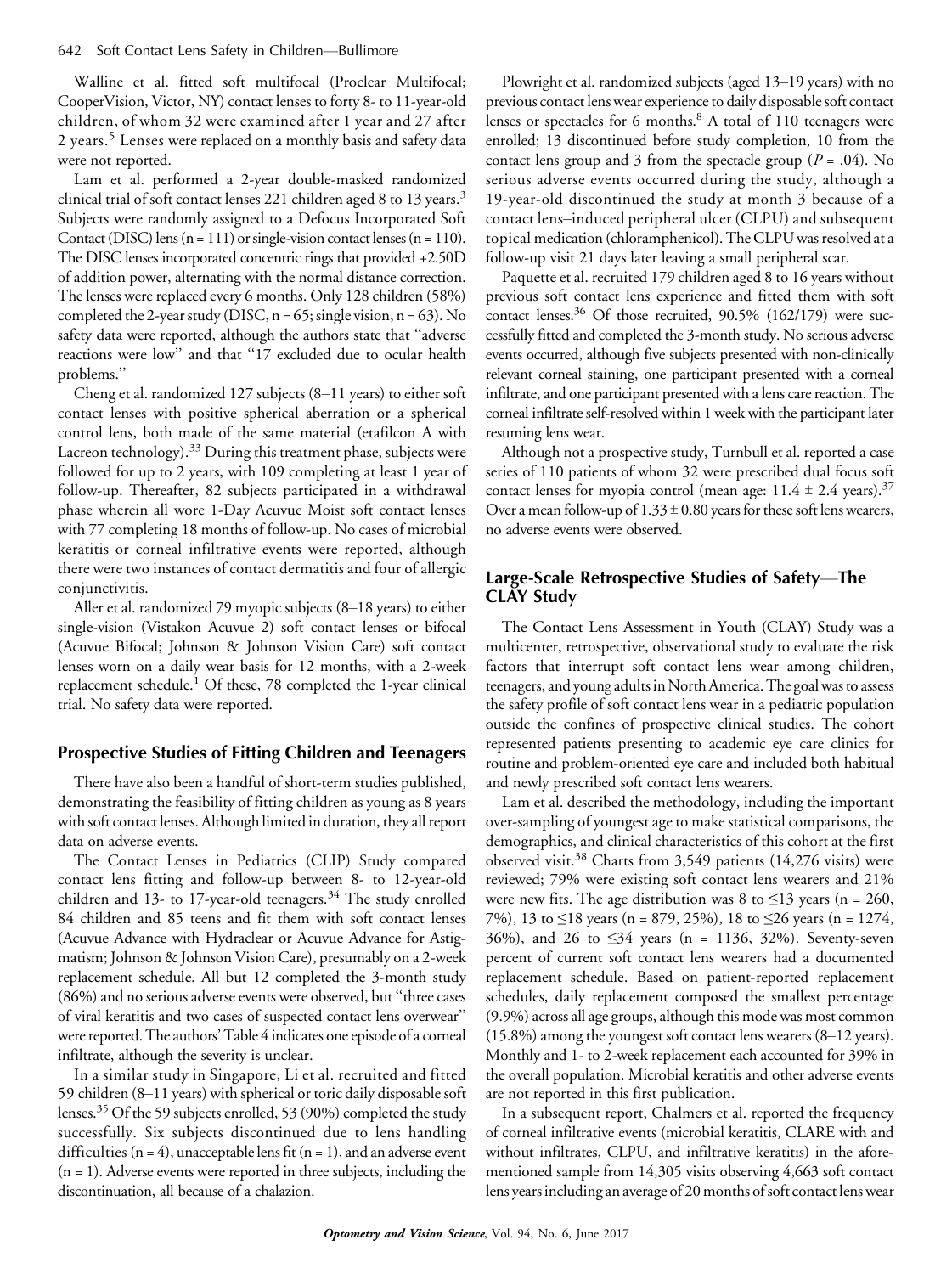in 1,054 patients under the age of 18 years.<sup>14</sup> Reviewers masked to wearer identity, age, and soft contact lens parameters adjudicated event diagnoses. The chart review yielded 187 corneal infiltrative events in 168 wearers: 8 instances of microbial keratitis, 110 of infiltrative keratitis, 41 CLPUs, 14 CLARE with infiltrates, 13 CLARE without infiltrates, and 1 iritis. Age was a significant nonlinear risk factor, peaking between 15 and 25 years ( $P = .008$ ). The risk of a corneal infiltrative event increased in a nonlinear fashion up to age 21 and then decreased similarly, with the peak years at risk from age 15 to 25 years. Fig. 2 replots the published data in terms of incidence (cases per 10,000 patient years of wear) based on the number of cases and duration of follow-up reported by the authors. Note that all incidence rates have confidence intervals and those for all corneal infiltrative events are given below. The figure demonstrates the marked lower rate of corneal infiltrative events in patients 8 to 12 years old (97 per 10,000 patient years, 95% CI = 31-235) than in patients 13 to 17 years old (335 per 10,000 patient years, 95% CI =  $248-443$ ). No cases of microbial keratitis occurred in the 8- to 12-year-olds and two occurred in the 13- to 17-year-olds representing an incidence of microbial keratitis events of 15 per 10,000 patient years (95% CI =  $2-48$ ) in the latter age group, substantially lower than the incidence for all corneal infiltrative events. In addition to patient age, years of contact lens wear, use of a multipurpose lens care system, overnight wear, and use of silicone hydrogel lenses (in decreasing order) were all significant risk factors.

Wagner et al. subsequently reported that the risk of interruption to soft contact lens wear followed the same pattern as corneal infiltrative events, increasing from ages 8 to 18 years, showing modest increases between ages 19 and 25 years, and then declining after age 25 years.<sup>39</sup> New lens wearers ( $\leq$ 1 year) were less likely to experience interrupting events ( $P < .001$ ).

The CLAY Study Group has subsequently begun to investigate the underlying behavioral, biological, or environmental factors that may potentially drive the above age-related complications. They developed a Contact Lens Risk Survey to assess known or presumed risk factors for soft contact lens complications and administered the survey to a nonclinical population of 542 soft contact lens wearers aged 12 to 33 years.<sup>39</sup> Wearers aged 18 to 21 years reported more recent nights with less than 6 hours of sleep ( $P < .001$ ), more colds/flu ( $P = .049$ ), and higher stress levels ( $P < .001$ ). Wearers 18 to 21 and 22 to 25 years were more likely to wear soft contact lenses when showering ( $P \leq$ .001) and also reported more frequent naps with soft contact lenses ( $P < .001$ ). The 18- to 25-year age group were more likely to report sleeping in SCLs after alcohol use  $(P = .031)$ , when traveling  $(P = .001)$ , and when away from home  $(P = .024)$ .

Finally, the researchers investigated whether the surveyed risk factors were correlated with their previously established agerelated risk profile for corneal infiltrative events (Fig. 2). $40$  To match the known age-related risk profile, a distribution should show a rise in behaviors from 12- to 17-year-olds, peaking among 18- to 25-year-olds, and declining in 26- to 33-year-olds. Visual inspection showed good agreement between the age-related risk curve (Fig. 2) and age-binned survey responses for various behaviors, e.g., showering and napping in soft contact lenses. The rate of all-risky behaviors was around twice as high in 18- to 21-yearolds compared to the 12- to 14-year-olds. Although the presence of risky soft contact lens wearing behaviors does not imply a causal



#### FIGURE 2.

The incidence of various corneal infiltrative events as a function of patient age. Incidence was calculated per 10,000 patient years. Calculated from data reported by Chalmers et al.<sup>14</sup>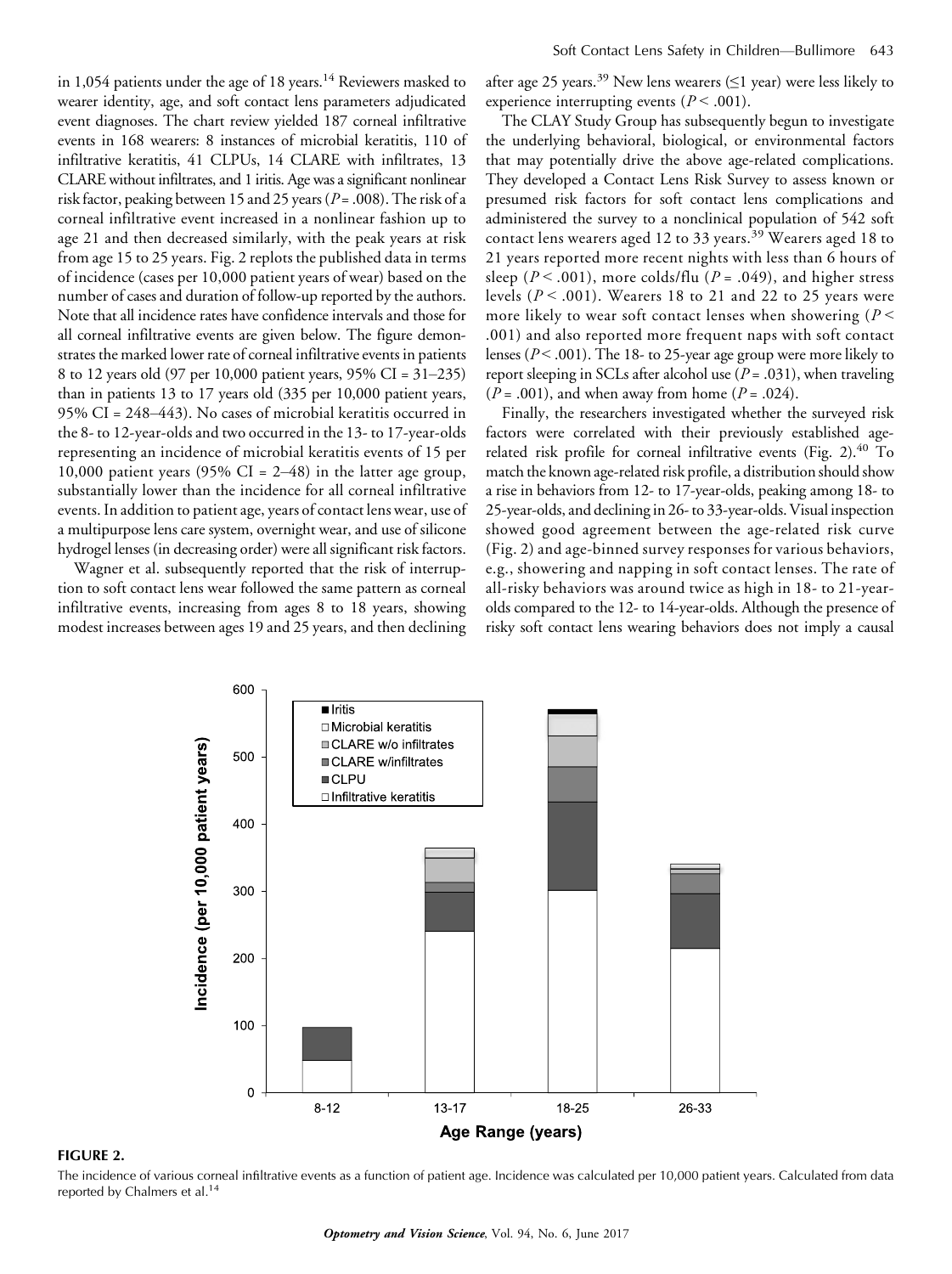relationship, the prevalence of specific behaviors by age mirrors the age-related risk of having an inflammatory event from the authors' previous study. This suggests that the age-related variation in adverse events is a result of patient behavior rather than biological factors.

# SUMMARY

The publications reviewed above encompass a wide range of study goals. Studies were designed to evaluate the influence of a lens design on myopia progression, the effects of contact lenses on self-esteem, the ease of fitting and adaptation to wear, the safety of contact lens wear, or some combination.

Table 1 summarizes most of the prospective studies cited above. In those representing at least 100 patient years of lens wear, the incidence of corneal infiltrative events and the 95% confidence intervals can be estimated based on the number of events reported, the number of patients completing the study, and the duration of follow-up. For the three large clinical trials, the incidence of corneal infiltrative events for children wearing contact lenses is up to 136 per 10,000 years with upper 95% confidence intervals of up to 300 per 10,000 years.<sup>30-32</sup> Where specified by the authors,<sup>31</sup> only symptomatic infiltrates are included in Table 1. There are additional asymptomatic events and non-infiltrative presentations observed at the many scheduled visits in prospective studies. The clinical significance of these may be unclear, but they cannot be captured easily with retrospective study designs.<sup>41</sup>

The largest of these numbers reflects the wearing of reusable silicone hydrogel lenses and includes subjects as old as  $14$  years.<sup>31</sup>

The estimate of corneal infiltrative events of 83 per 10,000 years for Walline et al.<sup>32</sup> is probably high because it assumes their six cases of lens-related keratitis to be corneal infiltrative events, although the authors make no mention of the presence or absence of corneal infiltrates. Thus, the incidence may be much lower. The incidence for the CLAY study is also calculated for two age groups based on their published data.<sup>14</sup> The incidence of corneal infiltrative events for the three studies enrolling 8- to  $11$ -year-olds<sup>30,32</sup> or 7- to 14-year-olds<sup>31</sup> agree well with the estimate for 8- to 12year-olds from the CLAY study (0, 83, and 136 per 10,000 years vs. 97 per  $10,000$  years).<sup>14</sup> Their incidence of corneal infiltrative events falls within the range for the three prospective studies and the upper 95% confidence intervals all fall between 173 and 300 per 10,000 years.

The summary of the incidence of corneal infiltrative events in Table 1 can be placed in the context of epidemiological studies of adult contact lens wearers (some described above, some not because they did not include patients under 18 years of age). In the last decade, the annualized incidence of symptomatic corneal infiltrative events in adults has been reported as follows:

- & 318 per 10,000 patient years in patients attempting 30-night continuous wear of silicone hydrogel lenses $^{13}$ ;
- & 340 per 10,000 patient years for extended wear low Dk hydrogel lenses and 720 per 10,000 patient years for extended wear silicone hydrogel lenses based on a meta-analysis $42$ ;
- & 432 per 10,000 patient years in a retrospective chart review of mostly daily wear<sup>14</sup>; and

#### TABLE 1.

Summary of studies of contact lenses in children

|                                        |            |                        |                |     |       |                | Incidence of CIE                              |          |  |
|----------------------------------------|------------|------------------------|----------------|-----|-------|----------------|-----------------------------------------------|----------|--|
| Authors                                |            | Country Age Range (yr) | Duration (yr)  | N   |       |                | Patient years CIEs (per 10,000 patient years) | 95% CI   |  |
| Prospective studies                    |            |                        |                |     |       |                |                                               |          |  |
| Terry et al. $(1997)^{28}$             | US         | $10 - 13$              | 3              | 69  |       | $\ast$         |                                               |          |  |
| Horner et al. $(1999)^{29}$            | US         | $11 - 14$              | 3              | 68  |       | $\ast$         |                                               |          |  |
| Walline et al. $(2004)^{30}$           | US.        | $8 - 11$               | 3              | 57  | 159   | $\mathbf{0}$   | $\overline{0}$                                | 0, 233   |  |
| Sankaridurg et al. $(2013)^{31}$       | <b>PRC</b> | $7 - 14$               | $\overline{2}$ | 240 | 369   | 5              | 136                                           | 50, 300  |  |
| Walline et al. $(2008)^{32}$           | US.        | $8 - 11$               | 3              | 247 | 723   | 6              | 83                                            | 34, 173  |  |
| Chalmers et al. (2015) <sup>12</sup>   | <b>US</b>  | $8 - 17$               | $\mathbf{1}$   | 202 | 171   | $\theta$       | $\Omega$                                      | 0, 216   |  |
| Anstice and Phillips $(2011)^2$        | NZ         | $11 - 14$              | 1.7            | 40  | 57    | $\ast$         |                                               |          |  |
| Sankaridurg et al. (2011) <sup>4</sup> | <b>PRC</b> | $7 - 14$               | $\mathbf{1}$   | 45  | 43    | $\ast$         |                                               |          |  |
| Walline et al. $(2013)^5$              | US         | $8 - 11$               | $\overline{2}$ | 40  | 59    | $\ast$         |                                               |          |  |
| Lam et al. $(2014)^3$                  | НK         | $8 - 13$               | $\overline{2}$ | 221 | 256   | $\ast$         |                                               |          |  |
| Cheng et al. $(2016)^{33}$             | US         | $8 - 11$               | $1 + 1.5$      | 127 | 262   | $\mathbf{0}$   | $\overline{0}$                                | 0, 141   |  |
| Aller et al. $(2016)^1$                | <b>US</b>  | $8 - 18$               | $\mathbf{1}$   | 79  | 78    | $\ast$         |                                               |          |  |
| Walline et al. $(2007)^{34}$           | US         | $8 - 17$               | 0.25           | 169 | 39    | 1              |                                               |          |  |
| Li et al. $(2009)^{35}$                | SG         | $8 - 11$               | 0.25           | 59  | 13    | $\mathbf{0}$   |                                               |          |  |
| Plowright et al. $(2015)^8$            | UK         | $13 - 19$              | 0.5            | 55  | 23    | 1              |                                               |          |  |
| Paquette et al. $(2015)^{36}$          | <b>CND</b> | $8 - 16$               | 0.25           | 179 | 41    | $\mathbf{1}$   |                                               |          |  |
| Retrospective studies                  |            |                        |                |     |       |                |                                               |          |  |
| Turnbull et al. $(2016)^{37}$          | NZ         | $6 - 17$               |                | 32  | 43    | $\overline{0}$ |                                               |          |  |
| Chalmers et al. $(2011)^{14}$          | US         | $8 - 12$               |                | 243 | 411   | 4              | 97                                            | 31, 235  |  |
| Chalmers et al. $(2011)^{14}$          | <b>US</b>  | $13 - 17$              |                | 811 | 1,372 | 46             | 335                                           | 248, 443 |  |

Where possible, the incidence of symptomatic corneal infiltrative events (per 10,000 patient years) is estimated based on the number of events, the number of patients, and the study duration. Patient years based on study follow-up at each time point, not enrollment.

\*Data not reported.

CIEs indicates corneal infiltrative events; CND, Canada; PRC, China; HK, Hong Kong; NZ, New Zealand; SG, Singapore; UK, United Kingdom; US, United States.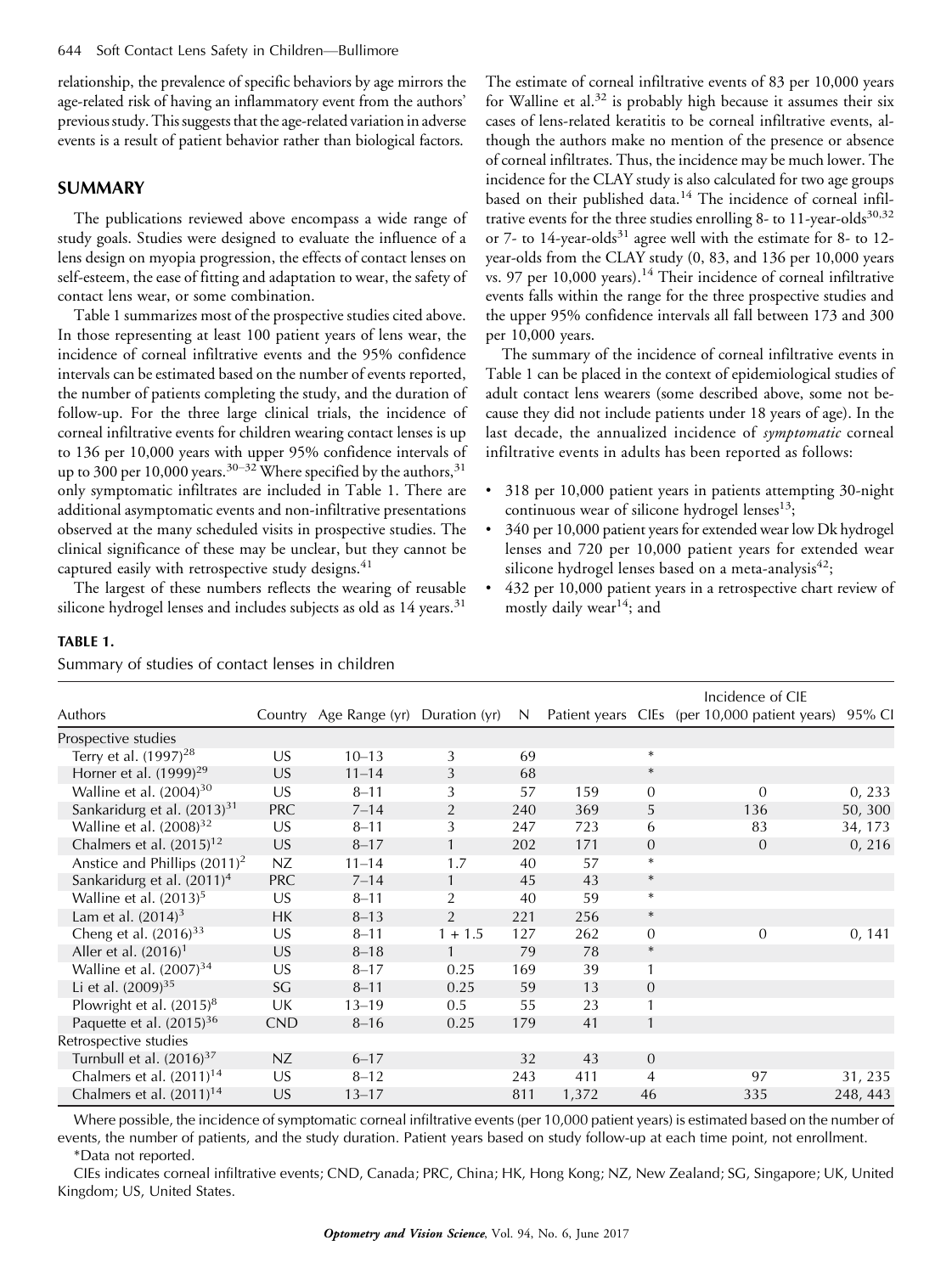- & 316 per 10,000 patient years in a prospective study for daily wear of silicone hydrogel lenses with monthly replacement.<sup>43</sup>
- & 2,061 per 10,000 patient years in multiple 3-month trials of various daily wear silicone hydrogel contact lens and lens solution combinations.44

Note that these estimates are for symptomatic corneal infiltrative events and *not* microbial keratitis, and values have been recalculated from the data presented in each paper except the meta-analysis.<sup>42</sup> The incidence of corneal infiltrative events in the last of the above studies<sup>44</sup> is almost three times that of any others. This is likely caused by the more frequent and rigorous examination schedule and that 62% of the corneal infiltrative events (almost exclusively classified as infiltrative keratitis) were associated with one of four contact lens solutions studied. In the remaining studies, the incidence of corneal infiltrative events varies depending on wearing schedule, replacement schedule, study design, and setting, but the range covers only a factor of two—from  $318$  to  $720$  per 10,000 patient years, even though the list includes both daily wear and extended wear. By comparison, Table 1 demonstrates that for the three prospective studies in children, the incidence of corneal infiltrative events is substantially lower (up to 136 per 10,000 patient years).<sup>30-32</sup> The 95% confidence intervals are broad because of the size of the cohorts, but the upper limits are no higher than 300 per 10,000 patient years. Thus, it seems reasonable to conclude that the risk of corneal infiltrative events in children wearing soft contact lenses is no higher than in adults and if anything may be markedly lower. Furthermore, the incidence of corneal infiltrative events is particularly low when the population is limited to children 12 years and younger.14,30,32 Indeed, the 95% confidence intervals for the two age groups in the CLAY study do not overlap (Table 1).<sup>14</sup>

Microbial keratitis in soft contact lens wearers is rare regardless of the age of the population, with sleeping in lenses a significant risk factor.<sup>21</sup> None of the nine prospective studies documenting soft contact lens wear in children that include safety outcomes described in detail above and summarized in Table 1 encountered a single case of microbial keratitis. Collectively, these studies represent 1800 patient years of wear in 7- to 19-year-olds. The five clinical studies where safety data are not reported constitute a further 493 patient years. The only study that allows an estimate of the incidence of microbial keratitis in children wearing contact lenses found no cases of microbial keratitis occurred in 8- to 12 year-olds and an incidence of 15 per 10,000 patient years (95% CI =  $2-48$ ) in 13- to 17-year-olds.<sup>14</sup> Despite there being no cases in the younger age group, the upper 95% confidence interval may be estimated as 90 per 10,000 patient years, higher than that for the 13- to 17-year-olds. The majority of the reported cases are attributed to sleeping in lenses, and the incidence is no higher than the incidence of microbial keratitis in adults wearing contact lenses on an overnight basis.<sup>13,21</sup>

In conclusion, it is possible to make a valid assessment of the safety of soft contact lenses in children by assembling data from a number of different studies. The retrospective data from the CLAY study documents 1783 patient years of wear in 8- to 17 year-olds. The prospective studies where safety outcomes are reported collectively represent a further 1800 patient years of wear in 7- to 19-year-olds. The overall picture is that the incidence of corneal infiltrative events in children is no higher than in adults, and in the youngest age range of 8 to 11 years, it may be markedly lower. The lower rate of adverse events in this youngest group is a result of patient behavior rather than biological factors, and greater parental supervision may also help to mitigate risks.<sup>40</sup>

Finally, the introduction of daily disposable soft contact lenses may play a role in reducing corneal infiltrative events in all patients, including children. Walline et al. fitted 93% of their 247 patients in daily disposable soft lenses and reported no cases of microbial keratitis and an incidence of corneal infiltrative events that is 83 per 10,000 patient years at most, and probably much lower.<sup>32</sup> Similarly, Chalmers et al. reported no cases of microbial keratitis and only two corneal infiltrative events occurred in 960 years of daily disposable soft lens wear in patients aged between 8 and 76 years, representing an incidence of 21 per  $10,000$  years.<sup>12</sup>

# LIMITATIONS

This review includes a wide range of studies with a variety of specific aims, although most of the larger studies are prospective with well-characterized cohorts. Nonetheless, the complication rate for subjects enrolled in a scientific endeavor may not reflect the rate in clinical practice, although the available retrospective data do show very similar rates. Selection bias may occur, with children perceived to be at higher risk not being recruited or fit with contact lenses as enthusiastically by cautious clinical investigators and practitioners alike. The estimates of incidence are crude and make a number of assumptions including that risk is constant over time. This may not be the case given reports that events occur more often after the first year of contact lens wear.<sup>39,45</sup> A further limitation is that studies of myopia control focus of the effectiveness of the study treatment and only one of the six summarized above reports safety outcomes leading to the possibility of underreporting. For future clinical trials of myopia control in children, authors should rigorously classify and report adverse events and avoid editorial comments about patient compliance and lens fit. If an event happens, it should be reported without attribution. Among the studies summarized here, loss to follow-up is as high as  $42\%$ ,<sup>3</sup> representing a further source of bias. In contrast, Walline et al. limited loss to follow-up to less than 4% in their  $3$ -year clinical trial.<sup>9</sup> As studies of all types of contact lenses in children proliferate, it would be useful for authors to summarize all and any adverse events, preferably using a standardized set of diagnoses such as those used by Chalmers et al.<sup>14</sup> or Sankaridurg et al.<sup>31</sup> Additional robust safety data are needed for children wearing contact lenses. Industry, academia, and the broader contact lens community can engage in this endeavor as new myopia control modalities are evaluated. Likewise, efforts should be undertaken to include children in future epidemiologic research.

#### ACKNOWLEDGMENTS

Supported in part by CooperVision, Victor, NY. Received September 30, 2016; accepted February 22, 2017.

#### **REFERENCES**

- 1. Aller TA, Liu M, Wildsoet CF. Myopia control with bifocal contact lenses: a randomized clinical trial. Optom Vis Sci 2016;93:344-52.
- 2. Anstice NS, Phillips JR. Effect of dual-focus soft contact lens wear on axial myopia progression in children. Ophthalmology 2011;118: 1152-61.
- 3. Lam CS, Tang WC, Tse DY, et al. Defocus Incorporated Soft Contact (DISC) lens slows myopia progression in Hong Kong Chinese